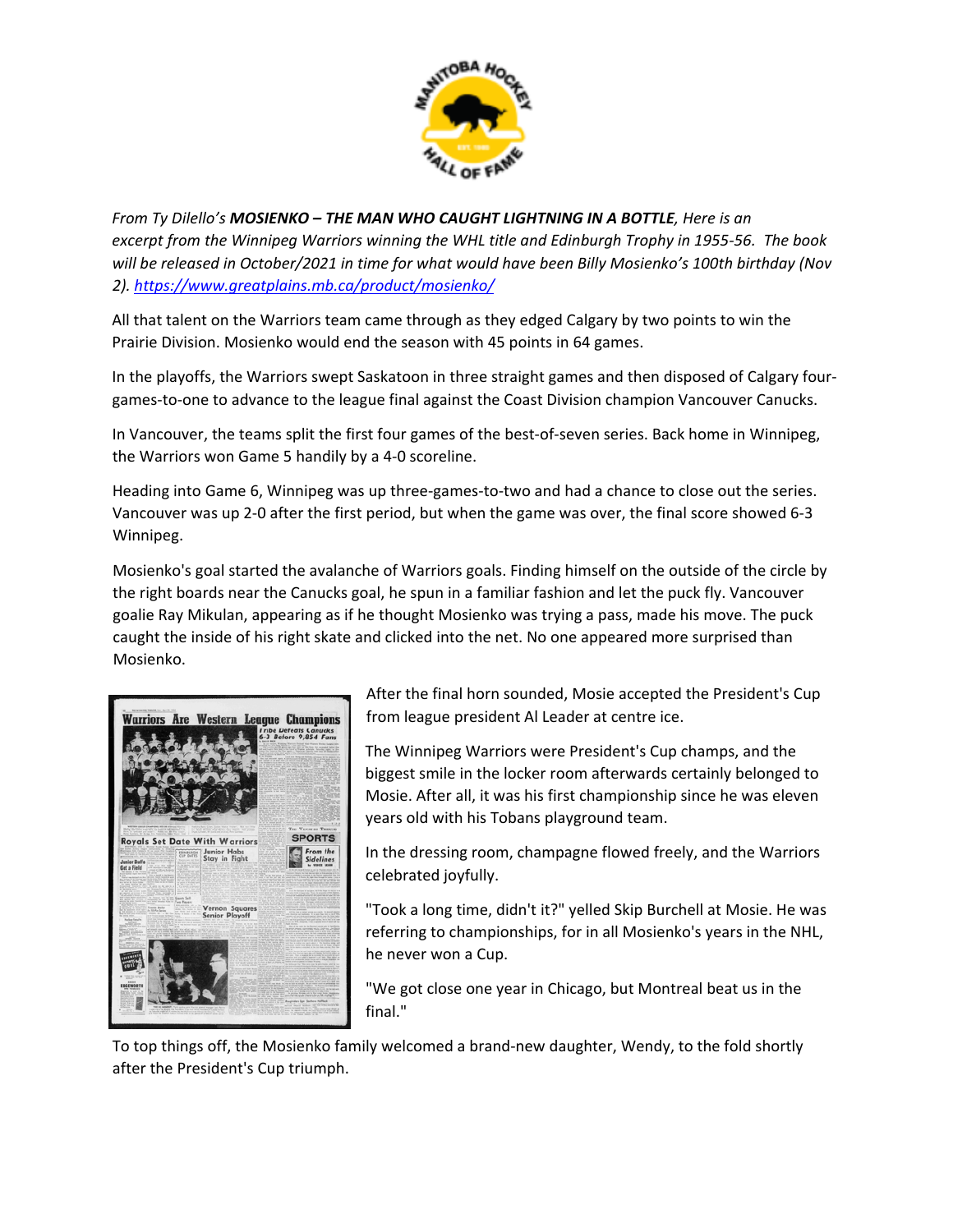

After the game, Bill rushed to the hospital, where he was presented with his daughter. Still out of breath, he gulped, "Just what we wanted."

Bill and the team's celebration was short‐lived because the season wasn't over yet. Winnipeg now had to play the Montreal Royals in a best-of-nine series for the Canadian minor pro championship.

The Edinburgh Trophy final featured the champions of the Quebec Hockey League and the Western Hockey League. All the games were held in western Canada because of the expense of travelling across the country and the travel time involved. Cross-country flights were not that common yet!

The Edinburgh Trophy finals were held after the Stanley Cup playoffs had wrapped up in order to minimize competition from television and radio broadcasts of the Stanley Cup games.

It was a best‐of‐nine series that was played in Calgary, Edmonton and Winnipeg. However, the Warriors needed only six of those games to dispatch the Montreal club.

The final game saw the largest crowd in Winnipeg hockey history to that point, 10,072, witness them winning the championships by a 3‐1 score.

The applause for Mosienko after the Warriors won was tremendous. He was the last Warrior to be introduced after the game.

It was a touching moment. The fans kept up a terrific yell until arena manager Stew MacPherson motioned Mosienko to say a few words. The roar continued for 45 seconds and probably would have lasted much longer had Mosie not taken the mic.

"Chicago was never like this," said Billy, and he sounded as if he'd just sprinted around the rink a dozen times. Then he thanked the fans for their tremendous patronage and Jack Perrin and coach Alf Pike for the way they handled the club.

The fans cheered the Montreal Royals, who played hard, and for every Warriors player that was introduced. But that prolonged cheer for Mosie was the greatest.

"It will probably be remembered long after the Edinburgh trophy is forgotten," wrote the *Winnipeg Free Press*.

"Bill scored a couple of goals that night, but that wasn't what caused such an ovation. He played his heart out all year and provided the fans with more excitement than any other player. It was the fans' opportunity to say 'thanks, Bill Mosienko.'"